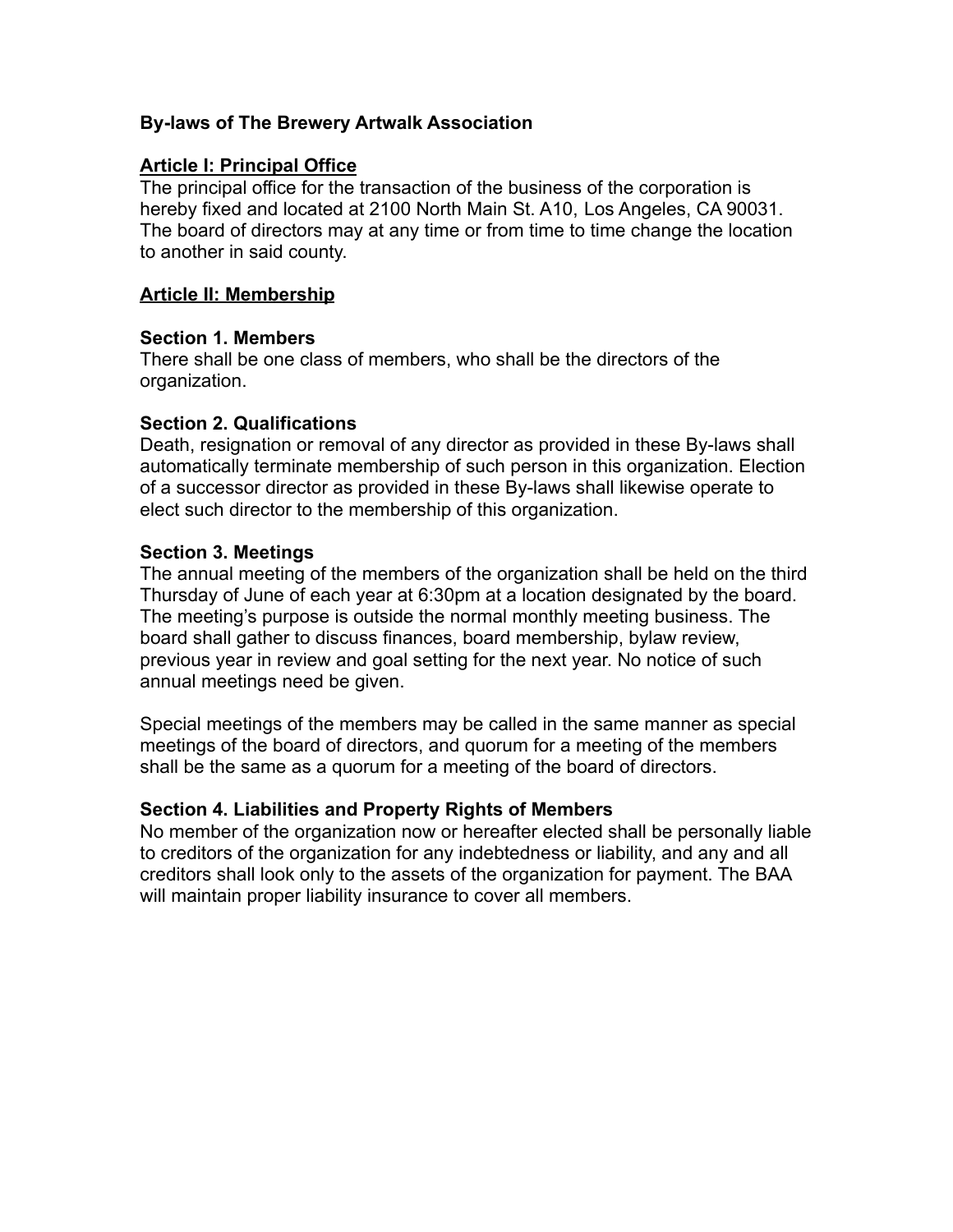# **Article III: Board of Directors**

## **Section1. Number of Directors**

The board of directors shall consist of seven (7) members until changed by amendment to these By-laws as hereinafter provided, and a majority of the board shall constitute a quorum for the transaction of business.

## **Section 2. Powers of Directors**

Subject to the powers of the members as provided by law or as herein set forth, all power of the organization shall be exercised by or under the authority of, and the business and affairs of the organization shall be controlled by, the board of directors.

Without limiting the generality of the foregoing, the board of directors shall have the following powers:

1. To Select and remove all the other officers, agents and employees of the organization, prescribe such powers and duties for them as may not be inconsistent with law, and the By-laws, fix their compensation and require from them security for faithful service.

2. To conduct, manage and control the affairs and business of the organization and to make such rules and regulations therefore, not inconsistent with law and the By-laws, as they may deem best.

3. To change the principal office for the transaction of business of the organization from one location to another within the same county, to fix and locate from time to time on or more subsidiary offices of the organization within or without the State of California, and to designate any place within or without the State of California for the holding of any directors or members meetings.

4. To borrow money and incur indebtedness for the purposes of the organization, and promissory notes, bonds, and debentures, deeds of trust, mortgages, pledges, hypothecations or other evidences of debt and securities, therefore.

## **Section 3. Election and Term of Office**

The directors shall be elected at each annual meeting of the members, and shall hold office until their respective successors are elected.

## **Section 4. Vacancies**

Any vacancy or vacancies in the board of directors resulting from death, incapacity, resignation, expiration of term of office, removal, or otherwise, shall be filled by the remaining directors then in office unless the total number of directors does not fulfill a quorum.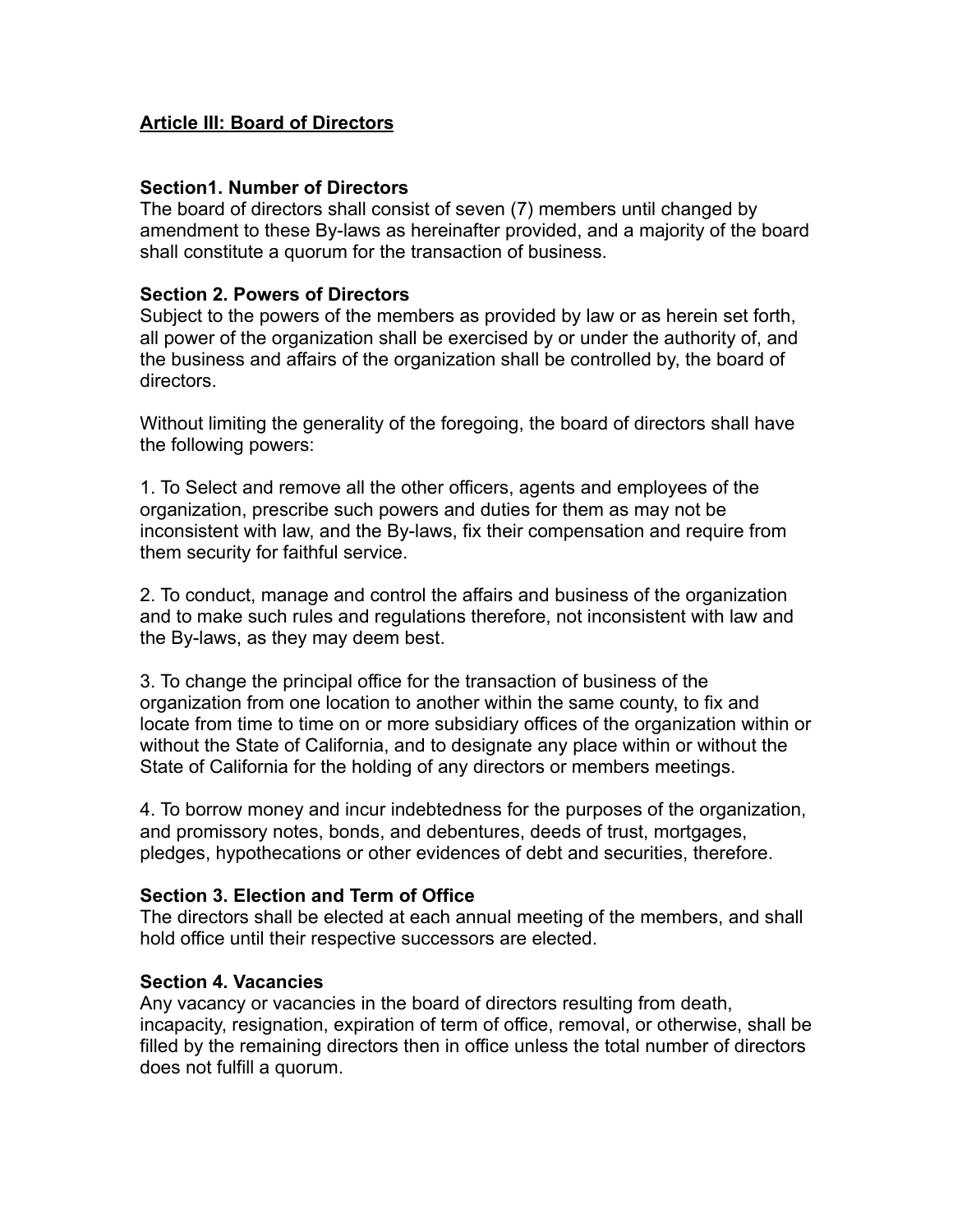### **Section 5. Place of Meeting**

Regular meetings of the board of directors shall be held at any place within or without the State which has been designated from time to time by resolution of the board of by written consent of all members of the board. In the absence of such designation regular meetings shall be held at the principal office of the organization. Special meetings of the board may be held either at a place so designated or at the principal office.

### **Section 6. Organization Meeting**

The board finds no need to have another meeting to announce the new board, if there is one to be announced. This business will be conducted at the end of the annual meeting or as needed to fill vacancies.

### **Section 7. Other Regular Meetings**

Other regular meetings of the board of directors shall be held without call on the second Sunday of the month, every month at 6:00pm on said day at the location designated by the committee: provided, however should said day fall upon a legal holiday, then said meeting shall be held at the same time on the next Sunday thereafter which is not a legal holiday. Notice of all such meetings of the board of directors is hereby dispensed with.

### **Section 8. Special Meetings**

Special meetings of the board of directors for any purpose or purposes shall be called at any time by the Chairperson of the Association or by any two directors. Written notice of the time and place of special meetings shall be delivered personally to each director or sent to each director by email or by other forms of written communication charges prepaid, addressed to him or her at his or her address as it is shown on such records or is not readily ascertainable, at the place in which the meetings of the directors are regularly held. Such notice shall be mailed at least seventy-two (72) hours prior to the time of the holding of the meeting.

#### **Section 9. Adjournment**

In the absence of a quorum at any meeting of the board of directors, the majority of the directors present may adjourn the meeting until the time fixed for the next regular meeting of the board.

#### **Section 10. Removal**

A director may be removed from office, for cause, by the vote of a majority of the directors.

#### **Section 11. Compensation**

The directors shall receive no compensation for their services as such.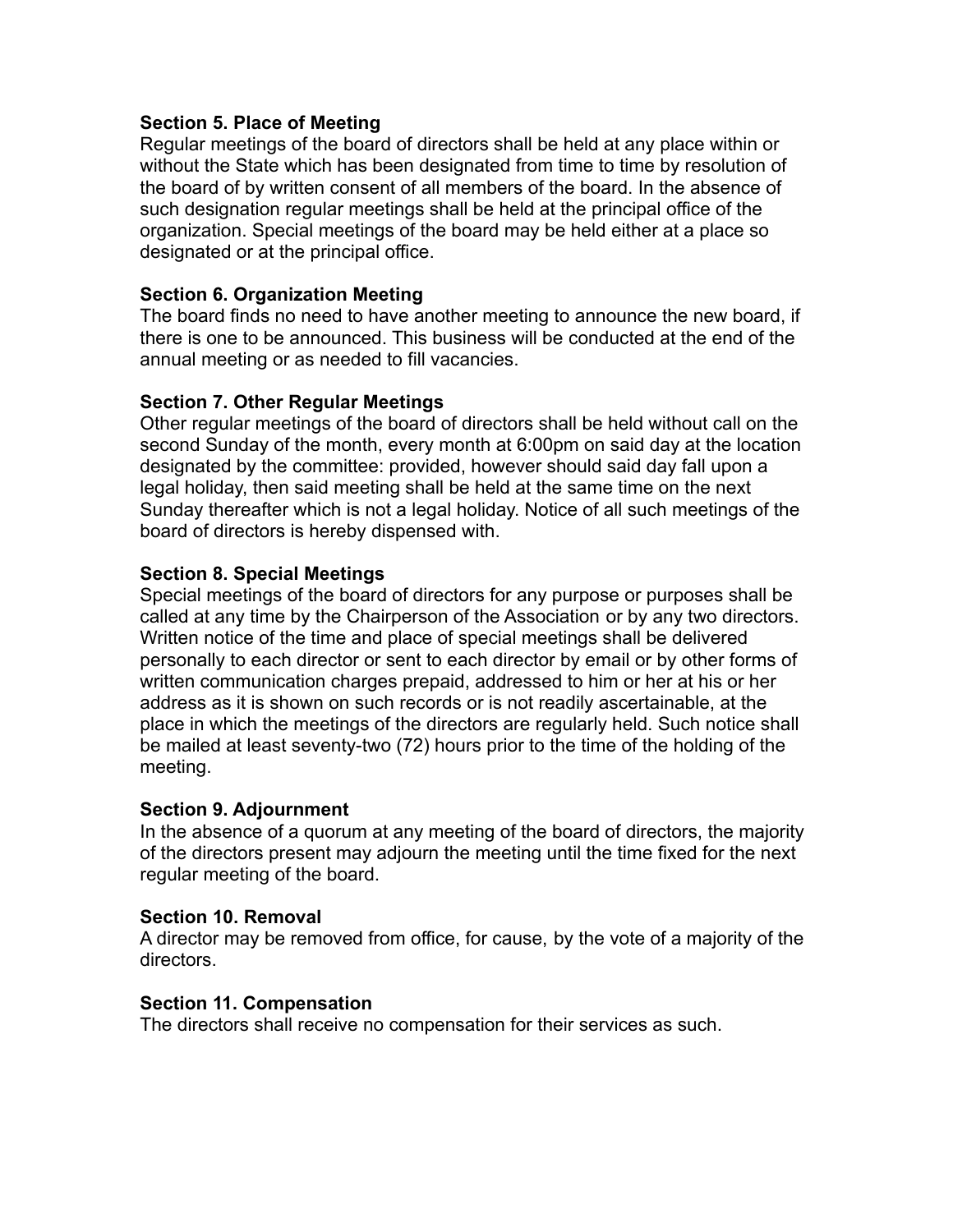# **Article IV: Officers**

### **Section 1. Officers**

The officers of this organization shall be a president, secretary, and treasurer, and such other officers as the board of directors may appoint.

### **Section 2. Election**

The board of directors shall elect all officers of the organization for terms of one year, or until their successors are elected and qualified.

### **Sections 3. Vacancies**

A vacancy in any office because of the death, resignation, removal, disqualification or otherwise shall be filled by the board of directors.

### **Section 4. President**

Subject to the control of the board of directors, the president shall have general supervision, direction and control of the business and affairs of the organization.

### **Section 5. Secretary**

The secretary shall keep a full and complete record of the proceedings of the board of directors, shall make service of such notices as may be necessary or proper, shall supervise the keeping of the books of the organization, and shall discharge such other duties pertaining to the office or as prescribed by the board of directors.

## **Section 6. Treasurer**

The treasurer shall receive and safely keep all funds of the organization and deposit the same in such bank or banks as may be designated by the board of directors. Such funds shall be paid out only on the check of the corporation signed by such officers as may be designated by the board of directors as authorized to sign the same. The treasurer should have such other powers and perform such duties as may be prescribed from time to time by the board of directors.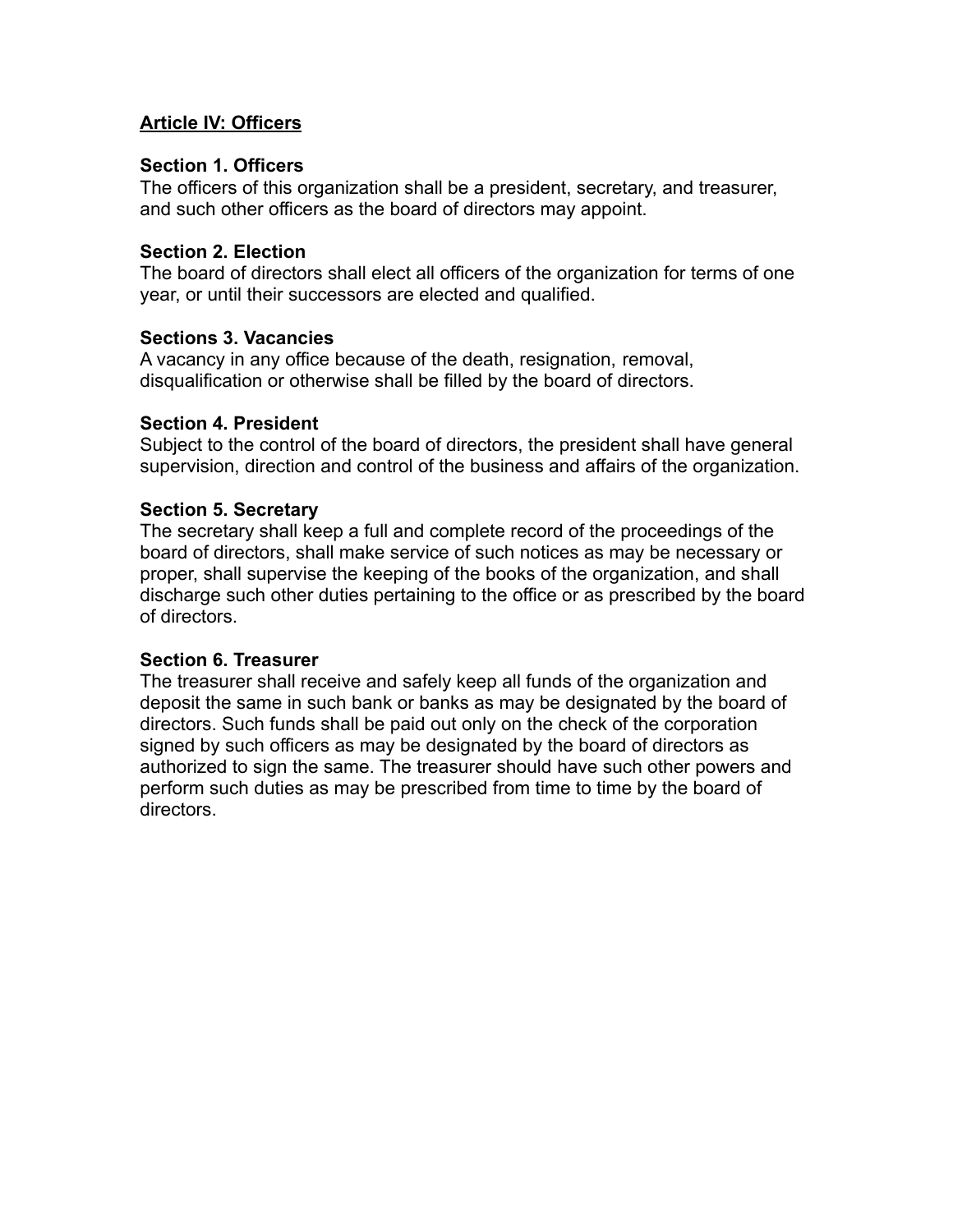## **Article V: Amendment of By-laws**

These By-laws may be amended or repealed and new By-laws adopted by the vote of a majority of the members of the board of directors at any directors meeting, except that a By-law fixing or changing the number of directors may be adopted, amended or repealed only by the vote or written consent of a majority of the members of the organization.

I, the undersigned, do hereby certify that I am the duly elected and acting Secretary of the Brewery Artwalk Association, a California nonprofit organization, and that the foregoing By-laws of four (4) pages constitute the By-laws of said organization as duly adopted at a meeting of the Board of Directors thereof duly held on

Date

\_\_\_\_\_\_\_\_\_\_\_\_\_\_\_\_\_\_\_\_\_\_\_\_\_\_\_\_\_\_\_\_\_ Secretary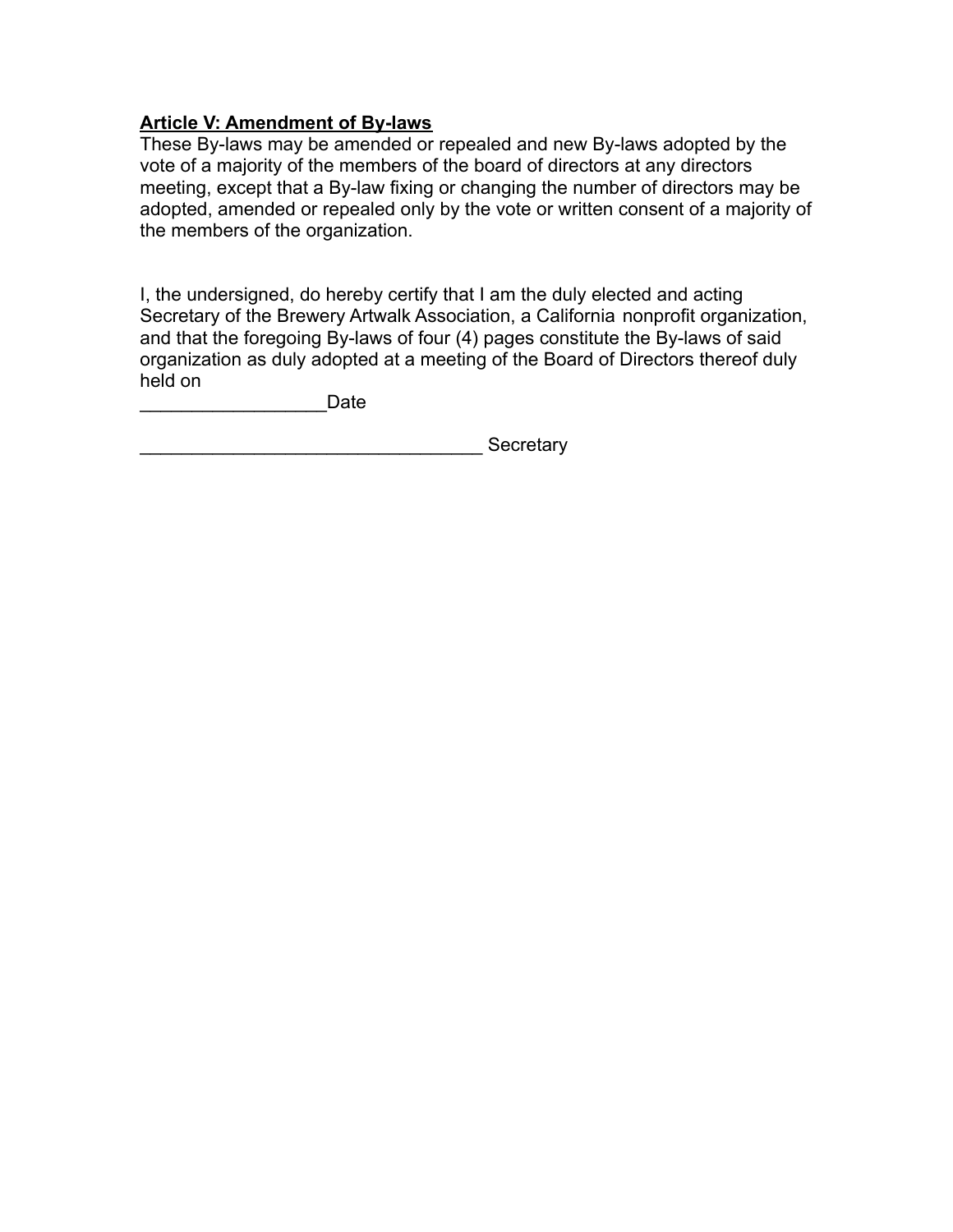# **Amendments to the By-Laws of the Brewery Artwalk Association**

## **Amendment 1.**

The Brewery Artwalk Association is organized exclusively for the educational and charitable purposes, including for such purposes, the making of distributions to organizations under section 501(c)3 of the Internal Revenue Code (or corresponding section of any future Federal Tax Code.)

## **Amendment 2.**

No part of the net earnings of the Brewery Artwalk Association shall inure to the benefit of, or be distributed to its member, trustees, directors, officers or other private persons except that the Brewery Artwalk Association shall be authorized and empowered to pay reasonable compensation for services rendered and to make payments and distributions in furtherance of section 501(c)3 purposes. No substantial part of the activities of the Brewery Artwalk Association shall be the carrying on of propaganda, or otherwise attempting to influence legislation, and the organization shall not participate in, or intervene in (including the publishing or distribution of statements) any political campaign on behalf of or in opposition to any candidate for public office.

## **Amendment 3.**

Upon the dissolution of this organization assets shall be distributed for one or more exempt purposes within the meaning of section 501(c)3 of the Internal Revenue Code, or corresponding section of any future Federal Tax Code, or shall be distributed to the Federal Government or the a State or local government for a public purpose.

## **Amendment 4.**

All members of the board of Directors must be tenants and leaseholders with Carlson Industries, LLC.

## **Amendment 5.**

A professional designer hired by the Board of Directors will do all design work for The Brewery Artwalk Association. The designer may not be a Brewery tenant or a participant in a Brewery Artwalk. Additionally, no tenant or participant artwork will be featured on any Artwalk materials or advertising.

## **Amendment 6.**

The Board of Directors hereby repeals Amendment 4. and does amend to these By-laws that members of The Brewery Artwalk may be non tenants with Carlson Industries, LLC as approved by a quorum.

## **Amendment 7.**

A board member may give proxy to a fellow member via verbal or written permission in their absence to complete a quorum and vote.